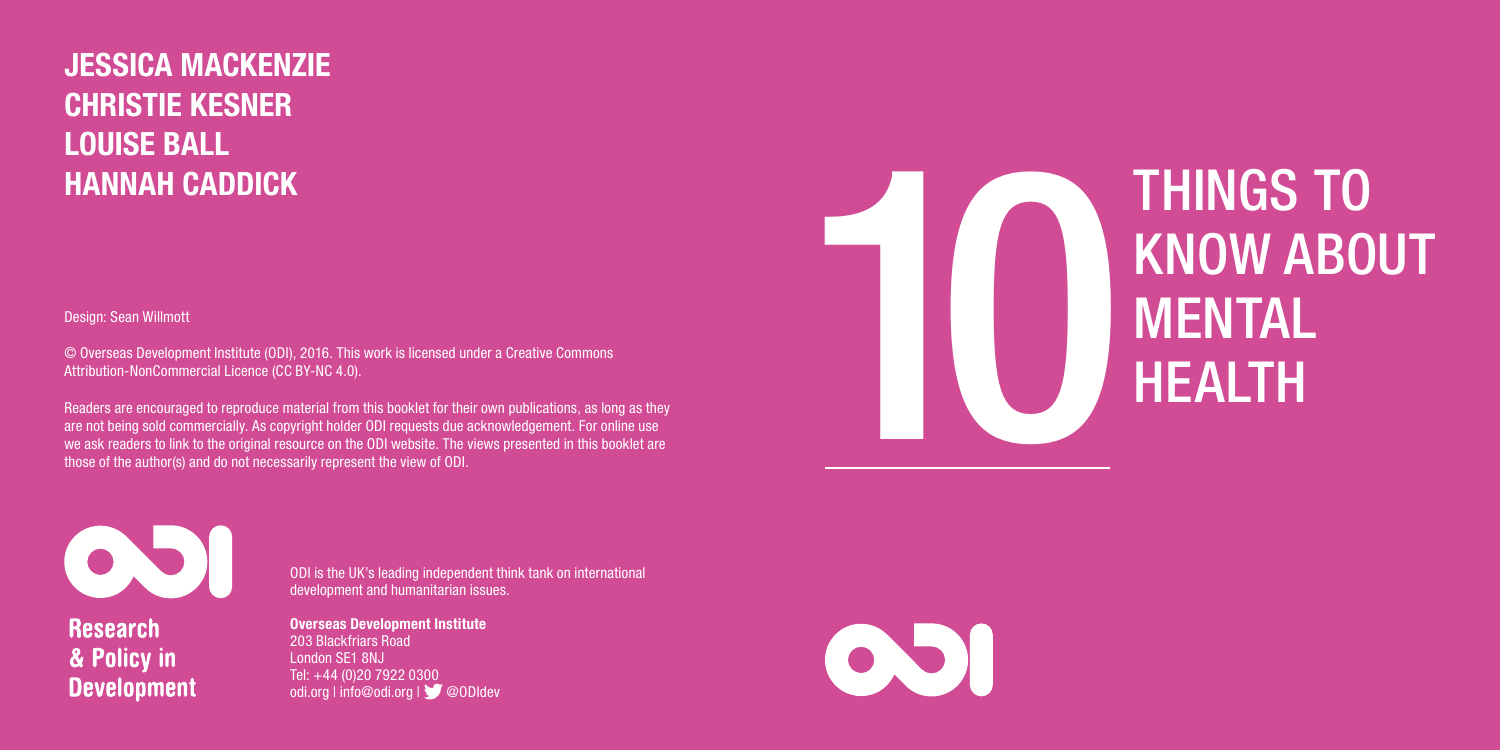Mental disorders affect one in four of us over a lifetime. It's a huge cost to our health care systems and to the global economy, and it affects some of the world's most vulnerable people.

Yet it is severely underfunded, leaving millions of people without treatment.

In 2015, the world took a huge step forward by including mental health in the new global development agenda, the Sustainable Development Goals (SDGs). But what is next for mental health? And who will pay for it?

With 194 countries signed up to the World Health Organization's Mental Health Action Plan 2013-2020 and mental health targets in the SDGs, now is the time to act.

Those living with mental health disorders are often the most vulnerable groups in society and if we are truly to 'leave no one behind', as the SDGs seek to do, mental health must be prioritised in health policies and budgets.

### **Mental health in the SDGs:**

#### **Goal 3, target 4**

By 2030, reduce by one third premature mortality from non-communicable diseases through prevention and treatment and promote mental health and wellbeing.

#### **Goal 3, target 5**

Strengthen the prevention and treatment of substance abuse, including narcotic drug abuse and harmful use of alcohol.

#### **Goal 3, target 8**

Achieve universal health coverage, including financial risk protection, access to quality essential health-care services and access to safe, effective, quality and affordable essential medicines and vaccines for all.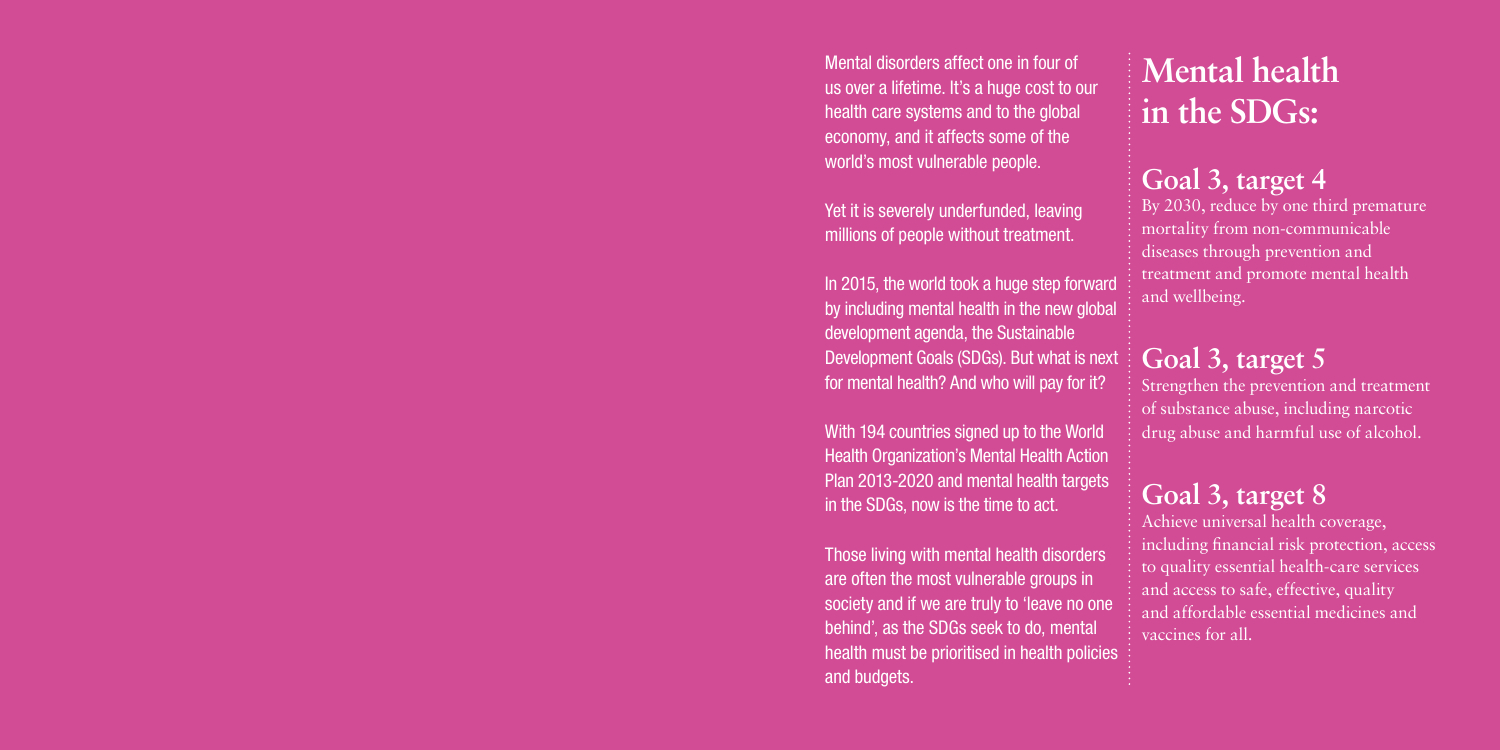# IT'S IN THE SU DEVELOPMENT GO **T'S IN THE SUST<br>DEVELOPMENT (<br>This is a huge step forward. Mental<br>in the Millennium Development Goal<br>Development Goals (SDGs) – which<br>the next 15 years – provides a gold<br>Global recognition for 'No health wi<br>Many large cou**

This is a huge step forward. Mental health and substance abuse were not in the Millennium Development Goals and their inclusion in the Sustainable Development Goals (SDGs) – which set the global development agenda for the next 15 years – provides a golden opportunity to act.

Global recognition for 'No health without mental health' is growing. Many large countries, including India, Nigeria and China, have developed



### 80% of countries will have developed or updated their mental health policy or plan, in line with international

and regional human rights instruments

*WHO Mental Health Action Plan 2013-2020* 

#### 1 2 3 4 5 6 7 8 9 10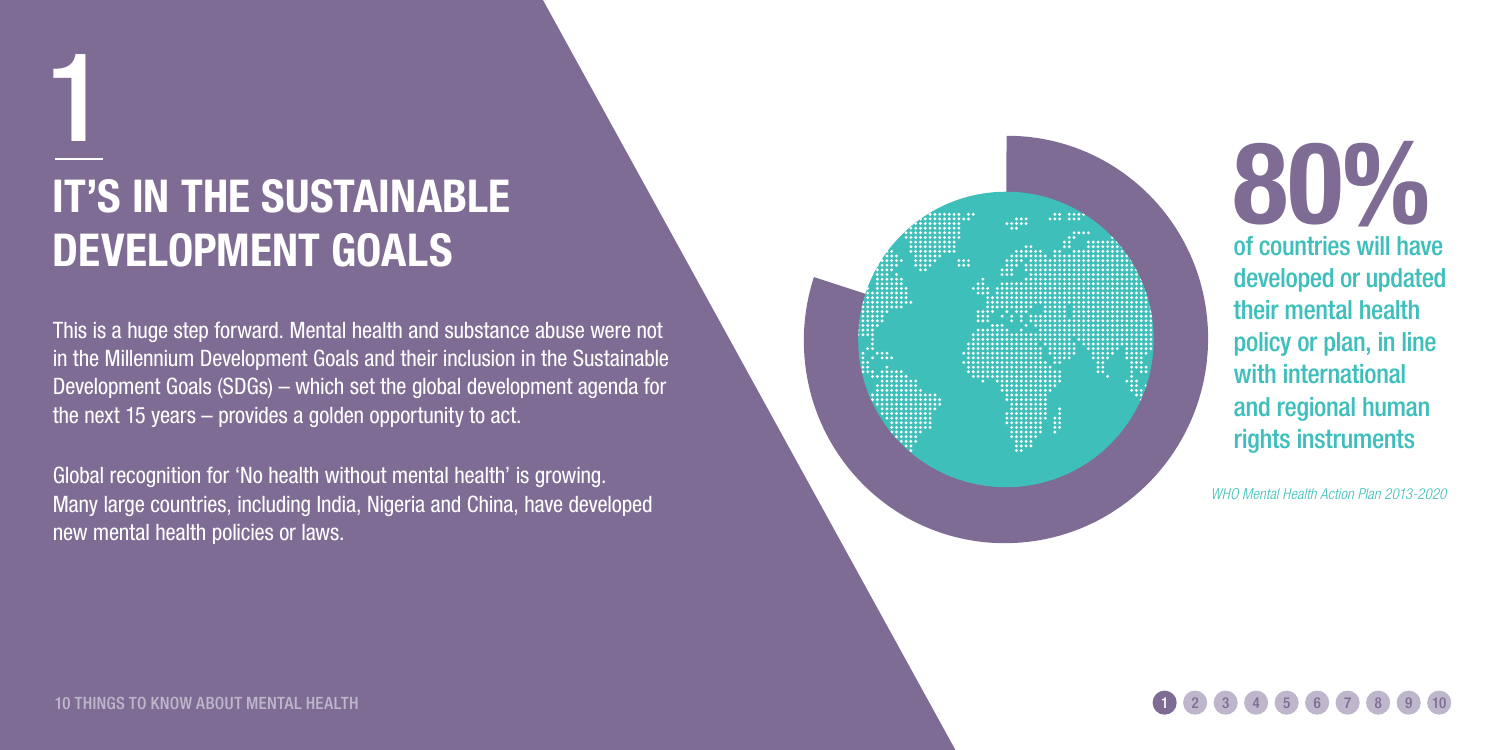## Mental DISORDERS affect one in four of us 2

Mental disorders affect one in ten people at any given time, in any given place – and one in four people over their lifetime.

Nine out of ten of those people living with mental disorders do not receive basic treatment.<sup>1</sup> And the scale of the problem goes beyond just those living with mental disorders, impacting family members in care-giving roles.

Depression and suicide alone take a major toll on health; there were an estimated 804,000 suicide deaths globally in 2012.<sup>2</sup>



### 10 THINGS TO KNOW ABOUT MENTAL HEALTH **1 2 3 4 5 6 7 8 7 8 7 8 7 8 10 10 11 3 4 5 6 7 8 9 10 1** 3  $\pm$  3  $\pm$  3  $\pm$  3  $\pm$  3  $\pm$  3  $\pm$  3  $\pm$  3  $\pm$  3  $\pm$  3  $\pm$  3  $\pm$  3  $\pm$  3  $\pm$  3  $\pm$  3  $\pm$  3  $\pm$  3  $\pm$  3  $\pm$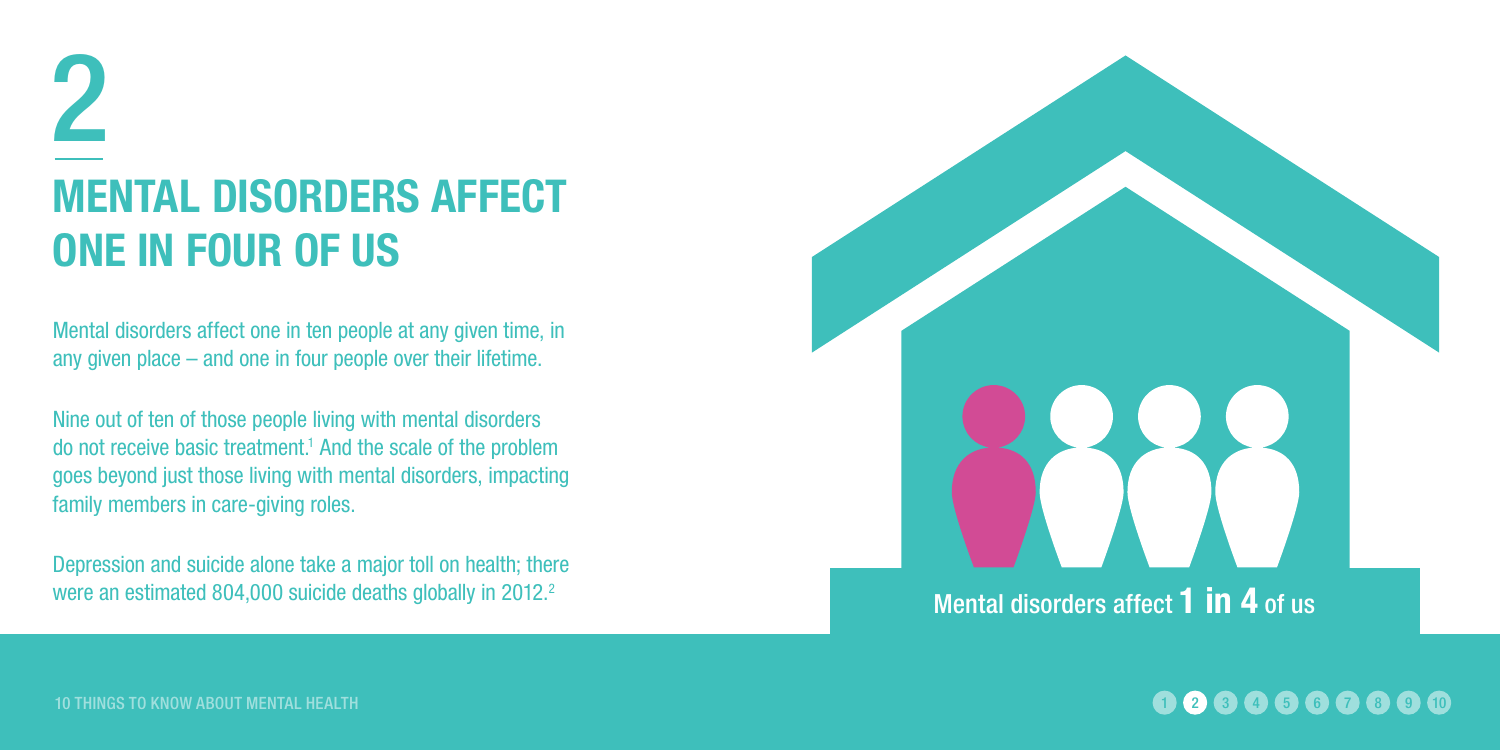## IT'S A HUGE COST TO THE global economy 3

Mental disorders are responsible for more than 10% of the global disease burden – the number of healthy years lost to death and illness worldwide. $3$  75% of this global disease burden is in low- and middle-income countries.4

The World Economic Forum estimates mental disorders will cost the global economy \$16 trillion in the next 20 years if not addressed.5 That's more than the combined GDP of Central Europe and the Baltics, the Middle East, North and sub-Saharan Africa, Latin America and the Caribbean.



is what mental disorders could cost the global economy over the next 20 years.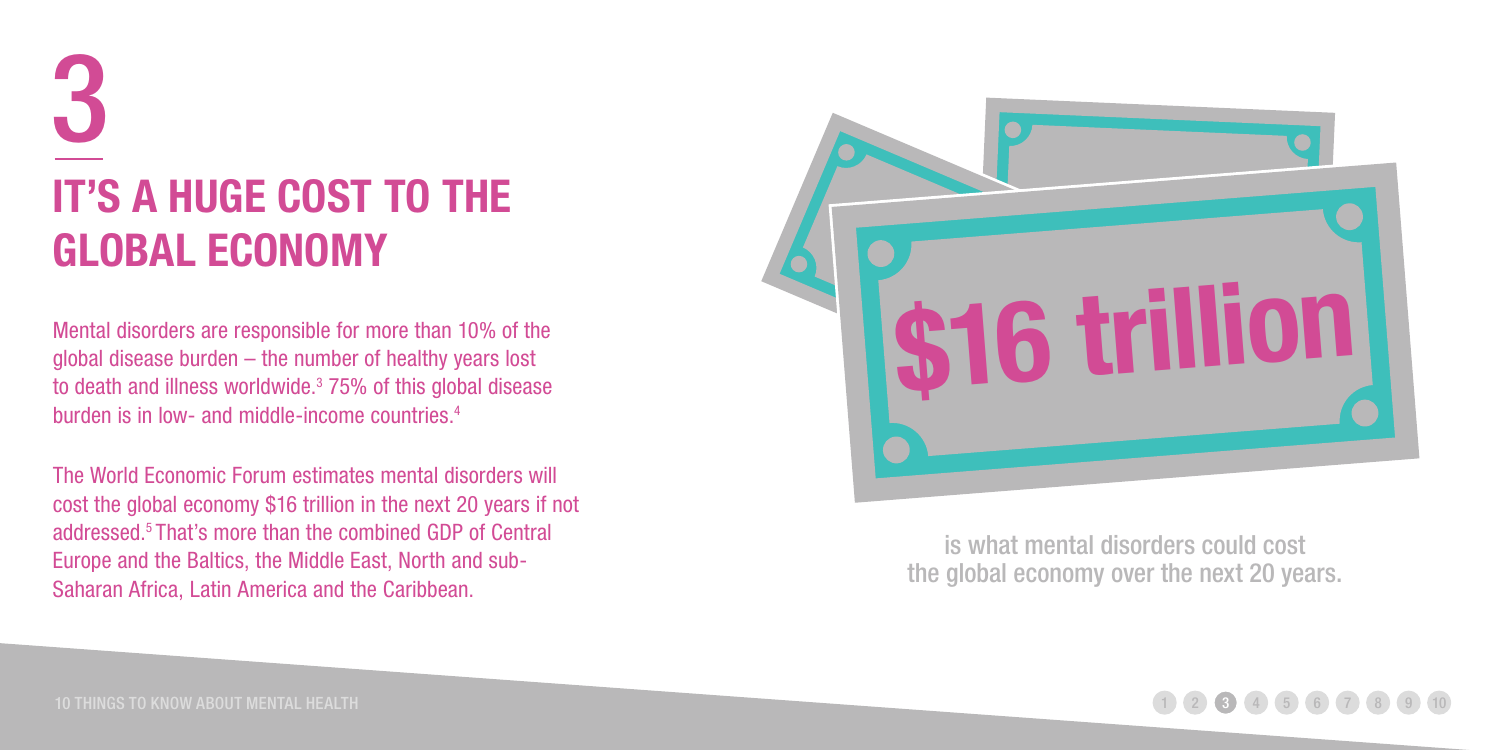# **IT'S SERIOUSLY** underfunded… 4

Country governments and households – those least able to afford it – bear the brunt of the costs for mental health care. And even then, a large proportion of lower-income country governments spend just 0.5% of their total health budgets on mental health (in high-income countries, the situation is just as dire, at  $5.1\%$ ). $^{6}$ 

Despite the number of healthy years lost to mental disorders worldwide, it receives only a fraction of the funding that other diseases receive in international assistance.7

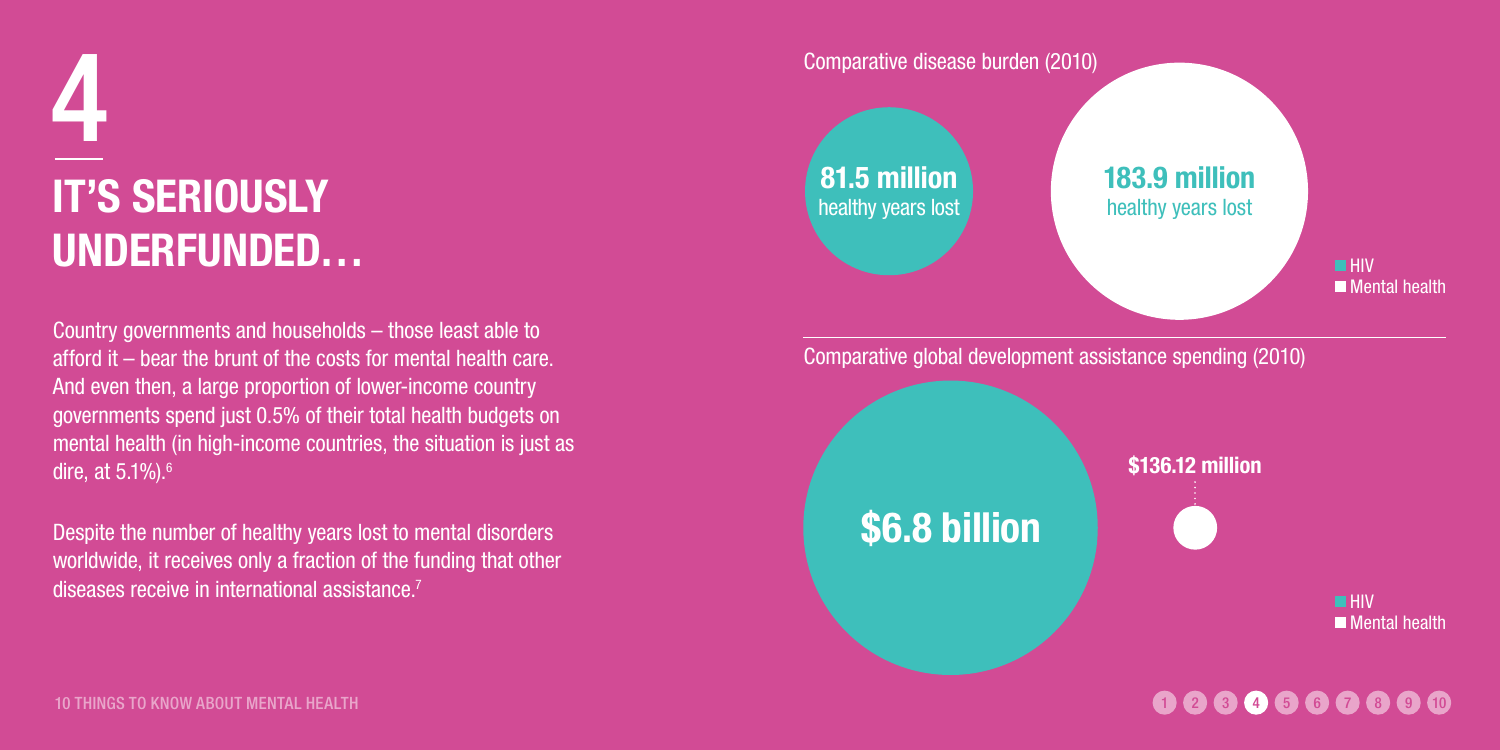## …no matter what you compare it to 5

Less than 1% of all financial assistance provided to developing countries for health is spent on mental health – roughly \$133.57 million per year, divided between 148 recipient countries.8 That's less than the UK public spends on takeaway coffee in a week $\ldots^9$  and half what US citizens spend on Halloween costumes for their pets each year.<sup>10</sup>

UK public spends on take-away coffee in a year

Annual financial assistance to developing countries for mental health

10 THINGS TO KNOW ABOUT MENTAL HEALTH **12 3 4 5 6 7 8 9 10**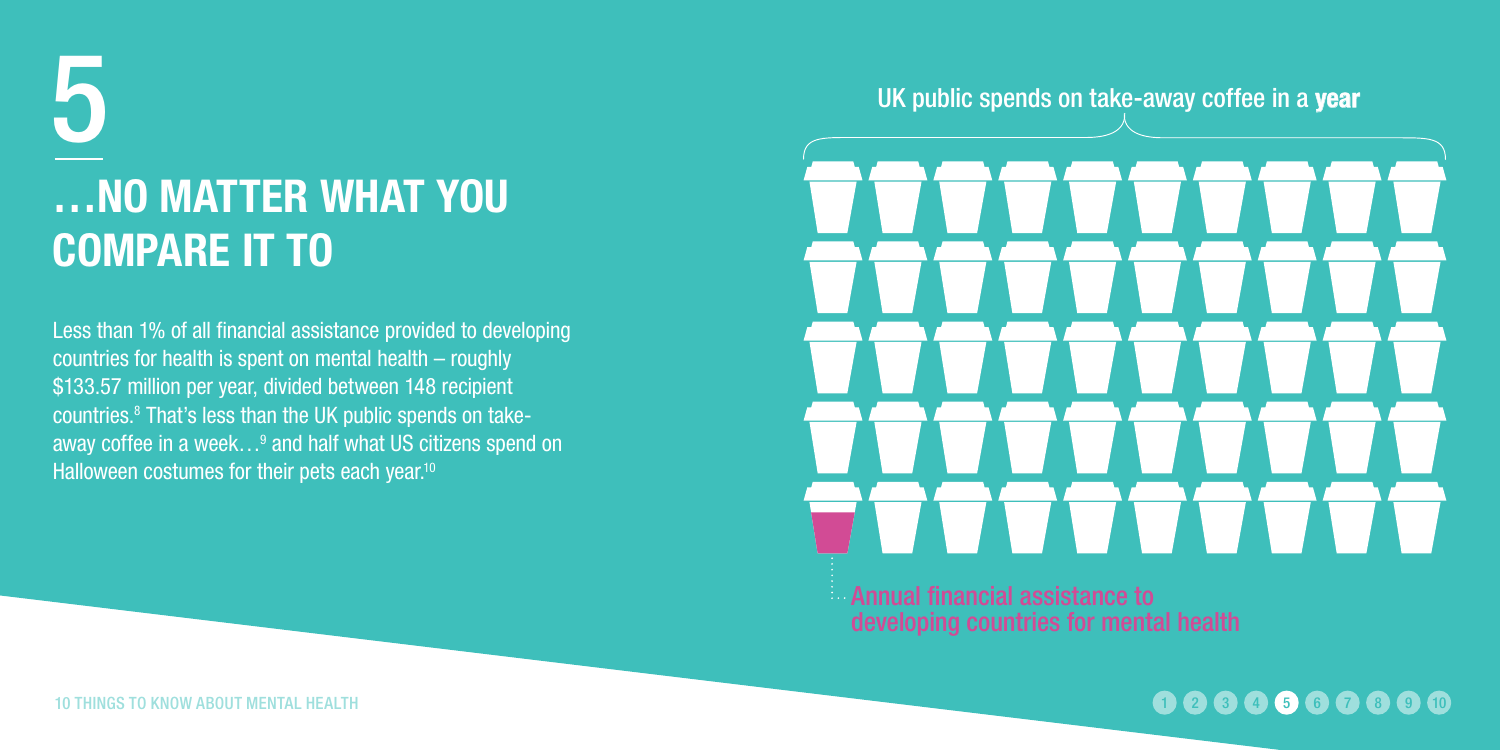# GOVERNMENTS CAN'T M their SDG targets without TACKLING MENTAL HEALTH **GOVERNMENTS CAN<br>THEIR SDG TARGETS<br>TACKLING MENTAL I<br>The number of premature deaths among pe<br>disorders is more than double that of those<br>Unless governments tackle obstacles faced<br>groups, they will not meet their SDG target**

The number of premature deaths among people living with mental disorders is more than double that of those without.11

Unless governments tackle obstacles faced by marginalised groups, they will not meet their SDG targets to reduce premature mortality from non-transmittable diseases by one third; to strengthen prevention and treatment of substance abuse; and to

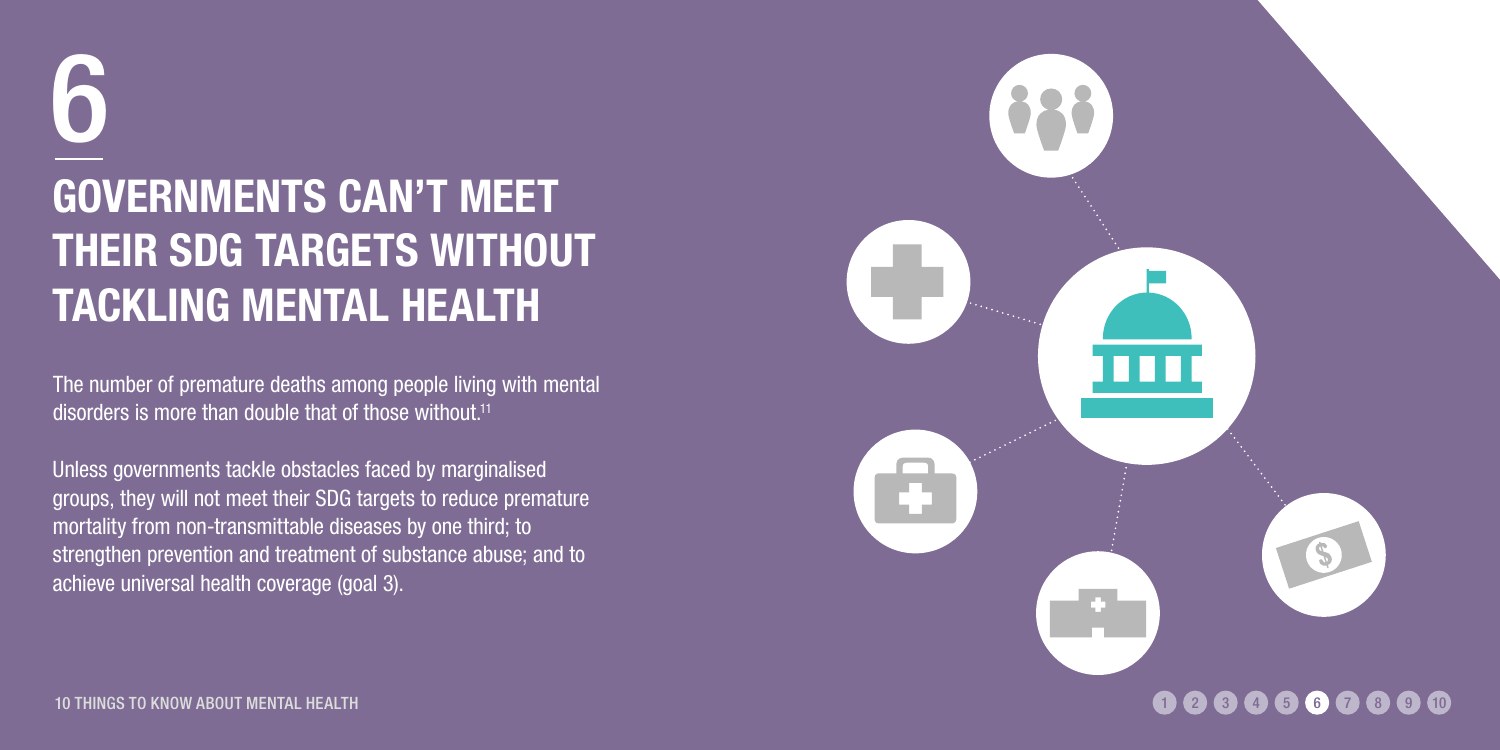### Addressing it helps other development programmes **ACHIEVE MORE** 7

Integrating mental health into existing and future development initiatives could make a big difference – both to mental health care and global development.

And it doesn't need to break the bank. Delivering a treatment package for conditions such as depression, bipolar disorder or schizophrenia needs only modest investment.12 Evidence also shows that 'task-sharing' (getting non-specialist health workers to assist with delivering mental health services) can be a cost effective way to fill the gap.<sup>13</sup>

#### Zimbabwe *Case study*

The Friendship Bench in Zimbabwe, which works with people living with HIV/AIDS, has found that helping these people manage their depression means they are more likely to take their HIV medication. It has also seen a reduction in suicides.

### 10 THINGS TO KNOW ABOUT MENTAL HEALTH **1 2 3 4 5 6 7 8 9 10** 3 4  $\pm$  3  $\pm$  3  $\pm$  3  $\pm$  3  $\pm$  3  $\pm$  3  $\pm$  3  $\pm$  3  $\pm$  3  $\pm$  3  $\pm$  3  $\pm$  3  $\pm$  3  $\pm$  3  $\pm$  3  $\pm$  3  $\pm$  3  $\pm$  3  $\pm$  3  $\pm$  3  $\pm$  3  $\pm$  3  $\pm$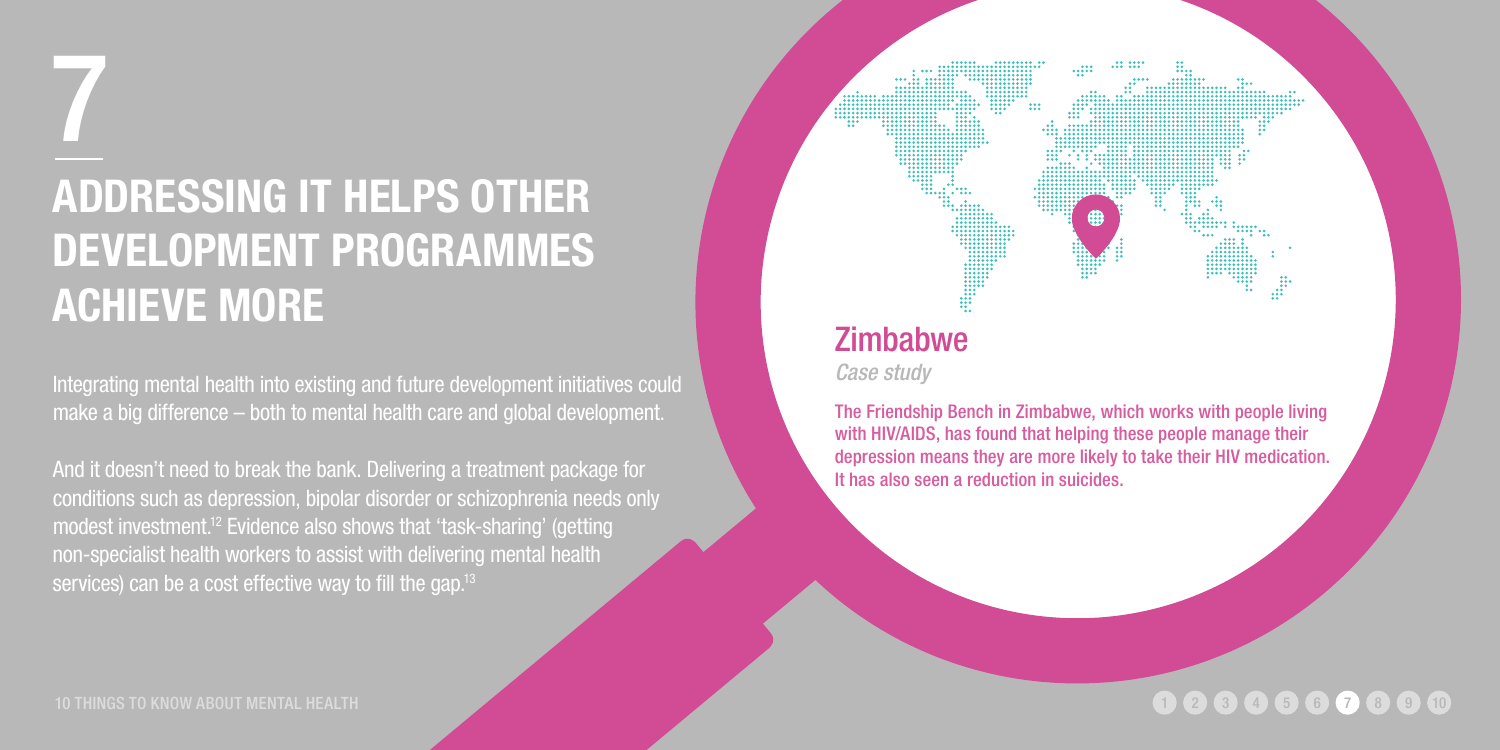## It increases economic **PRODUCTIVITY** 8

Despite the impact of mental health on economic growth and productivity not being well known, research estimates that 12 billion days (50 million years) of work are lost each year due to common mental disorders.<sup>14</sup> Another study in Australia found that each dollar spent on workplace mental health generated \$2.30 in organisational benefit.<sup>15</sup>



### 50 million years of work are lost due to common mental disorders each year





10 THINGS TO KNOW ABOUT MENTAL HEALTH **1 2 3 4 5 6 7 8 9 10 12 3 4 5 6 7 8 9 10** 12 3 4 5 6 7 8 9 10 12 3 4 5 6 7 8 9 10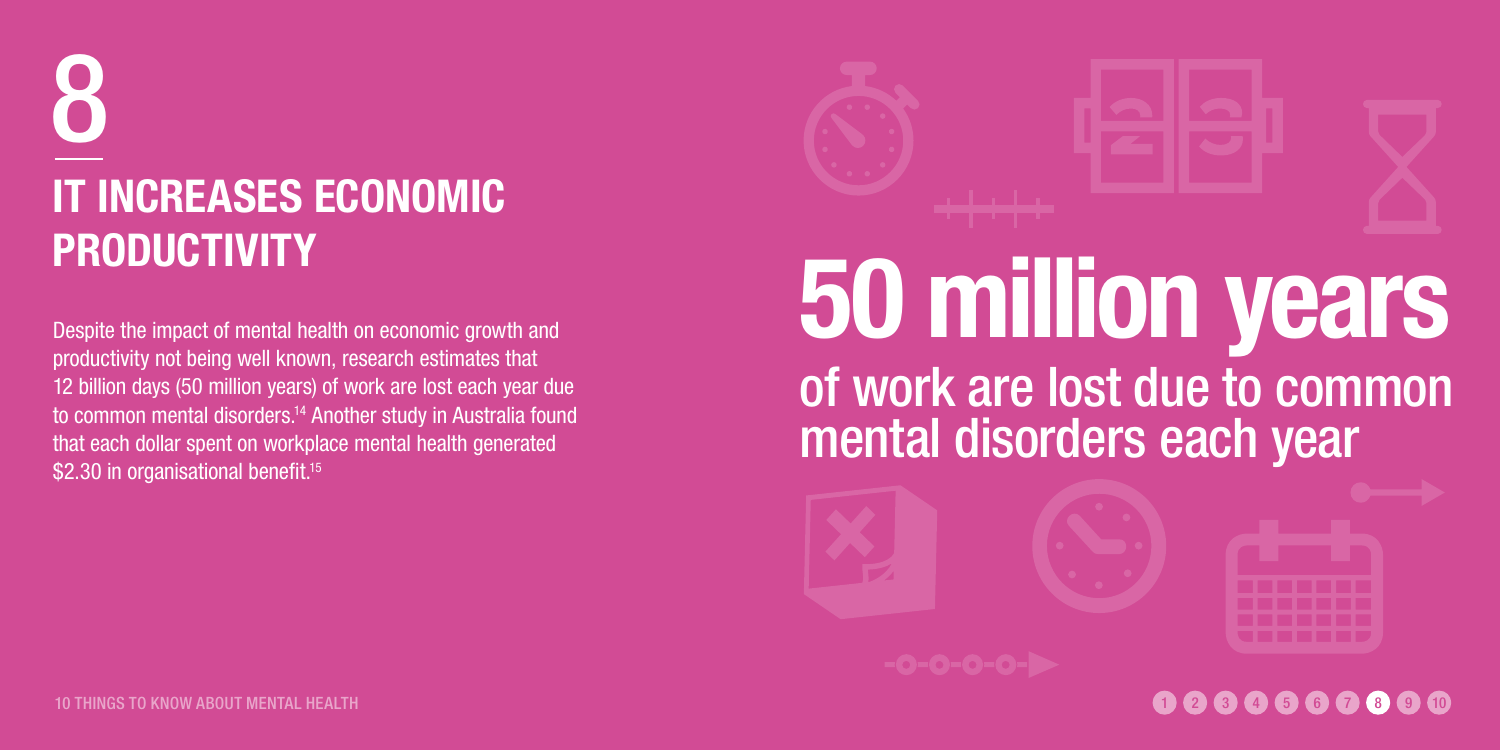## You*can* measure **PROGRESS** 9

The assumption is that the impact of mental health funding, and of mental health services, is hard to measure. But 171 countries are already reporting against a core set of indicators through the WHO Mental Health Atlas and the WHO Mental Health Action Plan includes a number of metrics for measuring progress and achievements.

Objective: *'Provide comprehensive, integrated and responsive mental health and social care services in community-based settings'.*

Target: '*Service coverage for severe mental disorders will have increased by 20% (by 2020)'.*

*WHO Mental Health Action Plan 2013-2020* 



### 10 THINGS TO KNOW ABOUT MENTAL HEALTH **1 2 3**  $\blacksquare$  **2 3**  $\blacksquare$  **3**  $\blacksquare$  **3**  $\blacksquare$  **3**  $\blacksquare$  **3**  $\blacksquare$  **3**  $\blacksquare$  **3**  $\blacksquare$  **3**  $\blacksquare$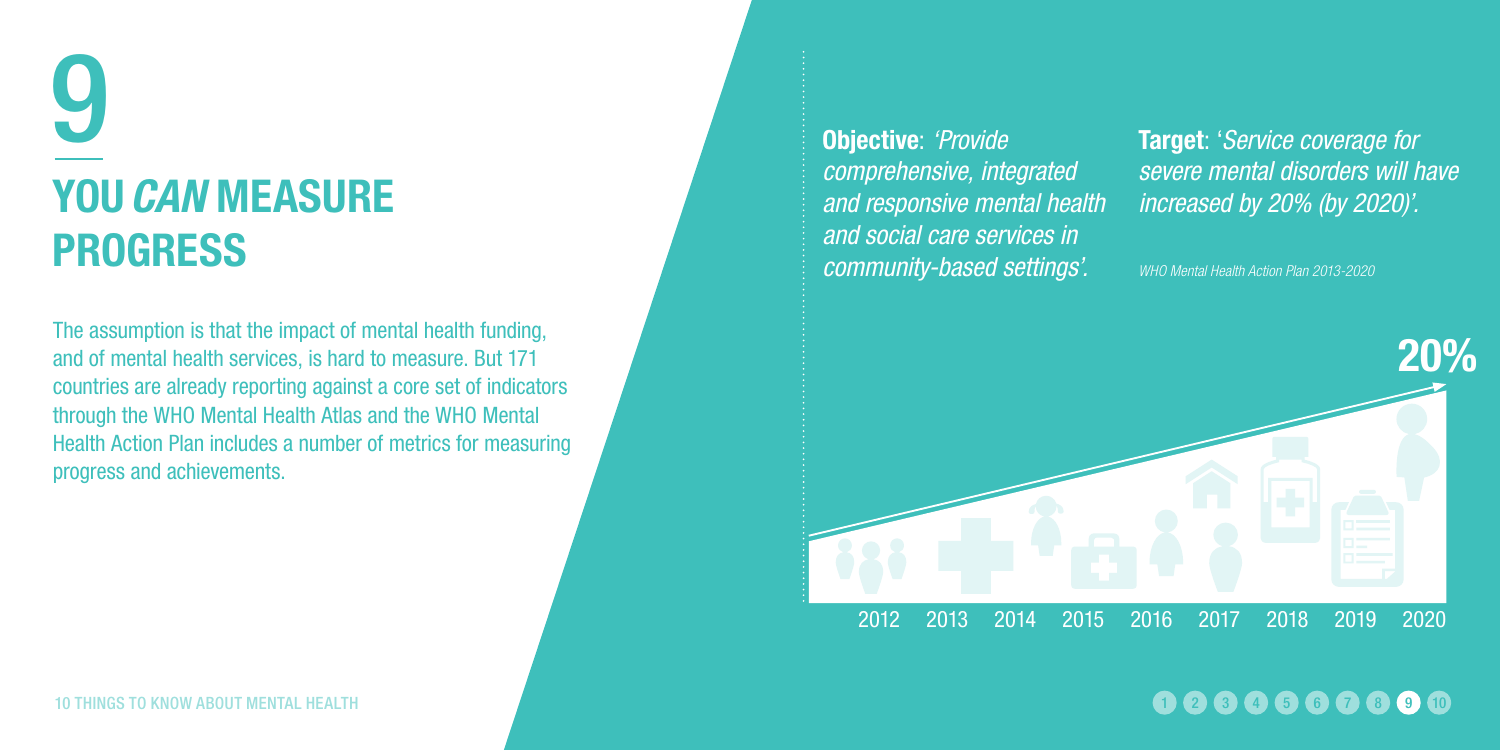# Doing it is not as hard as you think 10

Lots of countries are already making progress. The WHO Mental Health Action Plan was endorsed by 194 countries in 2013. This shows a renewed commitment to addressing mental health.

The SDGs build on this momentum – and it doesn't have to cost a lot. You can deliver a package of cost-effective community mental health care and prevention in low- and middle-income countries for \$3-4 per capita.16

### Indonesia

#### *Case study*

In one district of Indonesia, people with mental disorders are often chained up (known as *pasung*), living in isolation or cages, naked and undernourished, due to stigma and inadequate mental health provision. Now, through service reform and educational campaigns, a governmentsupported programme is addressing these harmful practices. Since it began in 2012, 4,205 people living in *pasung* have been reported. Of these, 82% have received treatment and been released back to their communities.<sup>17</sup>

### 10 THINGS TO KNOW ABOUT MENTAL HEALTH **1 2 3 4 5 6 7 8 9 10**